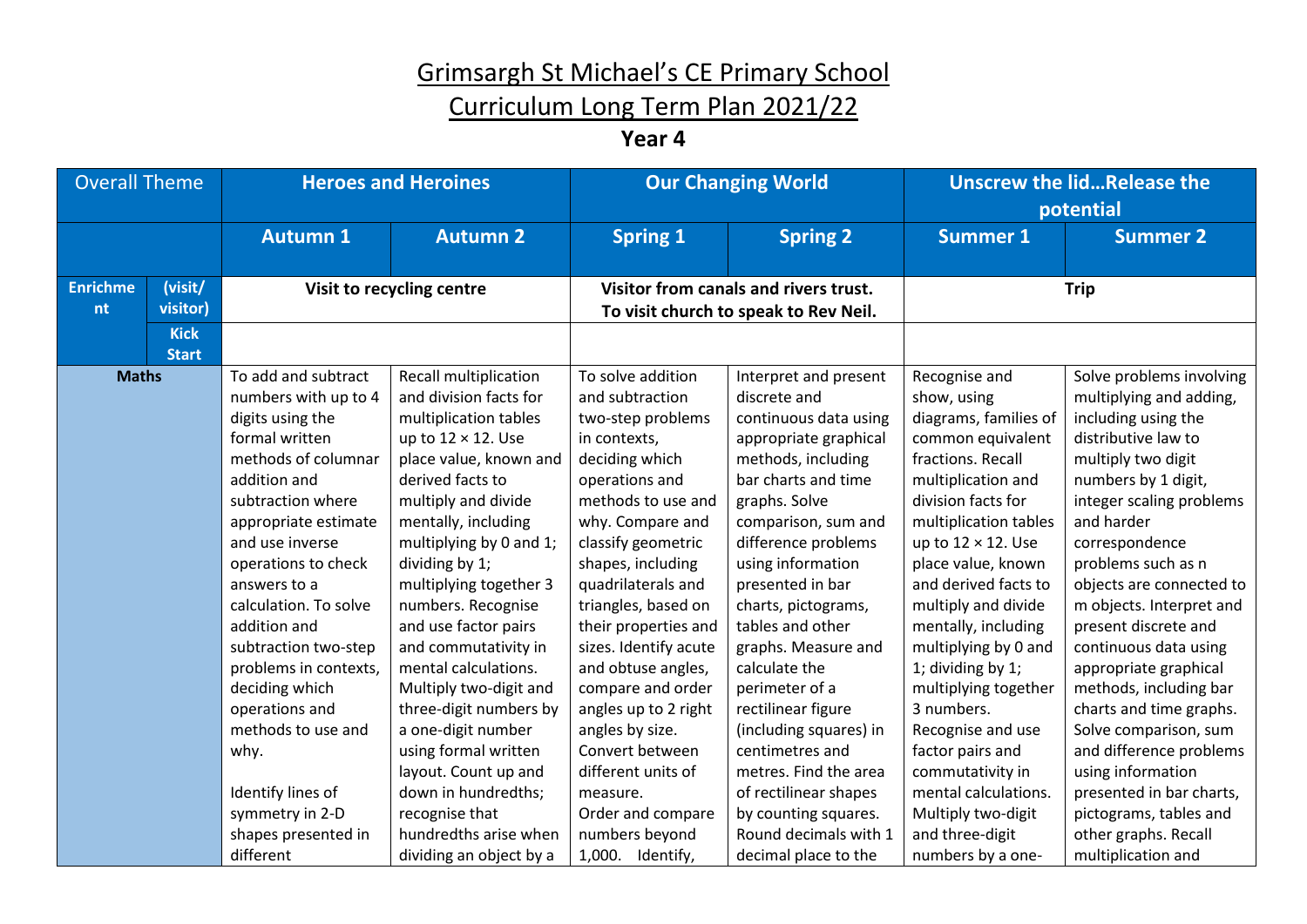#### Grimsargh St Michael's CE Primary School Curriculum Long Torm Plan 2021/22

| Curriculum Long Term Plan 2021/22 |                         |                          |                       |                         |                       |                               |  |
|-----------------------------------|-------------------------|--------------------------|-----------------------|-------------------------|-----------------------|-------------------------------|--|
|                                   | orientations.           | 100 and dividing tenths  | represent and         | nearest whole           | digit number using    | division facts for            |  |
|                                   | Complete a simple       | by 10. Solve problems    | estimate numbers      | number. Compare         | formal written        | multiplication tables up      |  |
|                                   | symmetric figure        | involving increasingly   | using different       | numbers with the        | layout. Convert       | to $12 \times 12$ . Use place |  |
|                                   | with respect to a       | harder fractions to      | representations.      | same number of          | between different     | value, known and              |  |
|                                   | specific line of        | calculate quantities,    | Round any number      | decimal places up to 2  | units of measure.     | derived facts to multiply     |  |
|                                   | symmetry.               | and fractions to divide  | to the nearest 10,    | decimal places. Solve   | Estimate, compare     | and divide mentally,          |  |
|                                   |                         | quantities, including    | 100 or 1,000. Solve   | simple measure and      | and calculate         | including multiplying by      |  |
|                                   | Describe positions on   | non-unit fractions       | number and            | money problems          | different measures,   | 0 and 1; dividing by 1;       |  |
|                                   | a 2-D grid as           | where the answer is a    | practical problems    | involving fractions and | including money in    | multiplying together 3        |  |
|                                   | coordinates in the      | whole number. Read,      | that involve all of   | decimals to 2 decimal   | pounds and pence.     | numbers.                      |  |
|                                   | first quadrant          | write and convert time   | the above and with    | places. Read Roman      | Solve problems        |                               |  |
|                                   | Describe movements      | between analogue and     | increasingly large    | numerals to 100 (I to   | involving multiplying |                               |  |
|                                   | between positions as    | digital 12 and 24-hour   | positive numbers.     | C) and know that over   | and adding,           |                               |  |
|                                   | translations of a       | clocks. Solve problems   |                       | time, the numeral       | including using the   |                               |  |
|                                   | given unit to the       | involving converting     |                       | system changed to       | distributive law to   |                               |  |
|                                   | left/right and          | from hours to minutes,   |                       | include the concept of  | multiply two digit    |                               |  |
|                                   | up/down.                | minutes to seconds,      |                       | 0 and place value.      | numbers by 1 digit,   |                               |  |
|                                   |                         | years to months,         |                       |                         | integer scaling       |                               |  |
|                                   |                         | weeks to days. count     |                       |                         | problems and          |                               |  |
|                                   |                         | backwards through 0      |                       |                         | harder                |                               |  |
|                                   |                         | to include negative      |                       |                         | correspondence        |                               |  |
|                                   |                         | numbers.                 |                       |                         | problems such as n    |                               |  |
|                                   |                         |                          |                       |                         | objects are           |                               |  |
|                                   |                         |                          |                       |                         | connected to m        |                               |  |
|                                   |                         |                          |                       |                         | objects.              |                               |  |
| <b>Science</b>                    | Identify common         | Compare and group        | Recognise that        | Identify how sounds     | Describe the simple   | Ask relevant questions        |  |
|                                   | appliances that run     | materials together,      | living things can be  | are made, associating   | functions of the      | and using different types     |  |
|                                   | on electricity.         | according to whether     | grouped in a variety  | some of them with       | basic parts of the    | of scientific enquiries to    |  |
|                                   | Construct a simple      | they are solids, liquids | of ways. Explore      | something vibrating.    | digestive system in   | answer them. Set up           |  |
|                                   | series electrical       | or gases. Observe that   | and use               | Recognise that          | humans. Identify the  | simple practical              |  |
|                                   | circuit, identifying    | some materials change    | classification keys   | vibrations from         | different types of    | enquiries, comparative        |  |
|                                   | and naming its basic    | state when they are      | to help group,        | sounds travel through   | teeth in humans and   | and fair tests. Make          |  |
|                                   | parts, including cells, | heated or cooled, and    | identify and name a   | a medium to the ear.    | their simple          | systematic and careful        |  |
|                                   | wires, bulbs, switches  | measure or research      | variety of living     | Find patterns between   | functions. Construct  | observations and, where       |  |
|                                   | and buzzers. Identify   | the temperature at       | things in their local | the pitch of a sound    | and interpret a       | appropriate, taking           |  |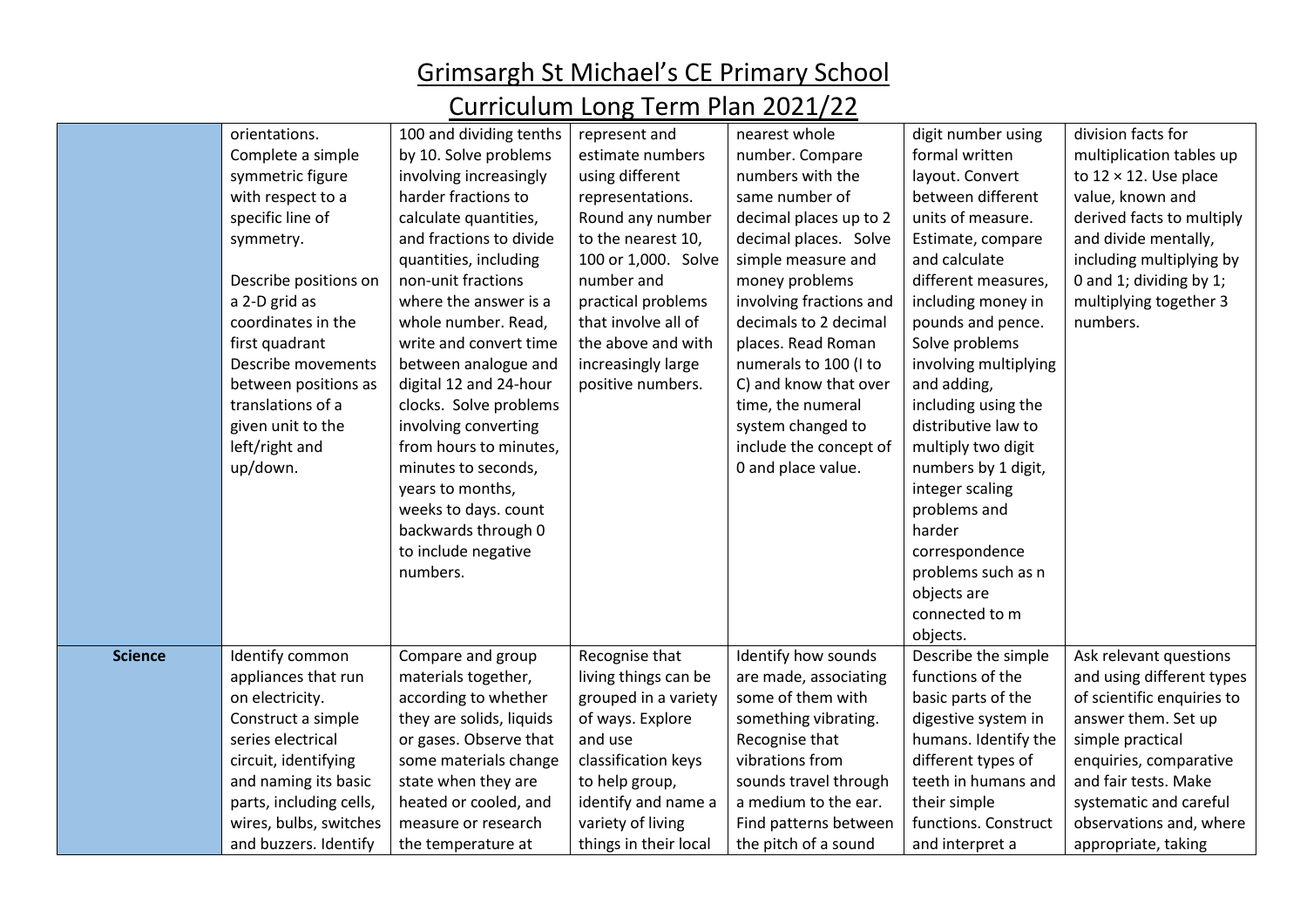| whether or not a       | which this happens in | and wider          | and features of the     | variety of food     | accurate measurements      |
|------------------------|-----------------------|--------------------|-------------------------|---------------------|----------------------------|
| lamp will light in a   | degrees Celsius (°C)  | environment.       | object that produced    | chains, identifying | using standard units,      |
| simple series circuit, | Identify the part     | Recognise that     | it. Find patterns       | producers,          | using a range of           |
| based on whether or    | played by evaporation | environments can   | between the volume      | predators and prey. | equipment, including       |
| not the lamp is part   | and condensation in   | change and that    | of a sound and the      |                     | thermometers and data      |
| of a complete loop     | the water cycle and   | this can sometimes | strength of the         |                     | loggers                    |
| with a battery.        | associate the rate of | pose dangers to    | vibrations that         |                     | Gathering, recording,      |
| Recognise that a       | evaporation with      | living things.     | produced it. Recognise  |                     | classifying and            |
| switch opens and       | temperature.          |                    | that sounds get fainter |                     | presenting data in a       |
| closes a circuit and   |                       |                    | as the distance from    |                     | variety of ways to help    |
| associate this with    |                       |                    | the sound source        |                     | in answering questions.    |
| whether or not a       |                       |                    | increases.              |                     | Record findings using      |
| lamp lights in a       |                       |                    |                         |                     | simple scientific          |
| simple series circuit. |                       |                    |                         |                     | language, drawings,        |
| Recognise some         |                       |                    |                         |                     | labelled diagrams, keys,   |
| common conductors      |                       |                    |                         |                     | bar charts, and tables.    |
| and insulators, and    |                       |                    |                         |                     | Report on findings from    |
| associate metals with  |                       |                    |                         |                     | enquiries, including oral  |
| being good             |                       |                    |                         |                     | and written                |
| conductors.            |                       |                    |                         |                     | explanations, displays or  |
|                        |                       |                    |                         |                     | presentations of results   |
|                        |                       |                    |                         |                     | and conclusions. Use       |
|                        |                       |                    |                         |                     | results to draw simple     |
|                        |                       |                    |                         |                     | conclusions, make          |
|                        |                       |                    |                         |                     | predictions for new        |
|                        |                       |                    |                         |                     | values, suggest            |
|                        |                       |                    |                         |                     | improvements and raise     |
|                        |                       |                    |                         |                     | further questions.         |
|                        |                       |                    |                         |                     | Identify differences,      |
|                        |                       |                    |                         |                     | similarities or changes    |
|                        |                       |                    |                         |                     | related to simple          |
|                        |                       |                    |                         |                     | scientific ideas and       |
|                        |                       |                    |                         |                     | processes. Use             |
|                        |                       |                    |                         |                     | straightforward scientific |
|                        |                       |                    |                         |                     | evidence to answer         |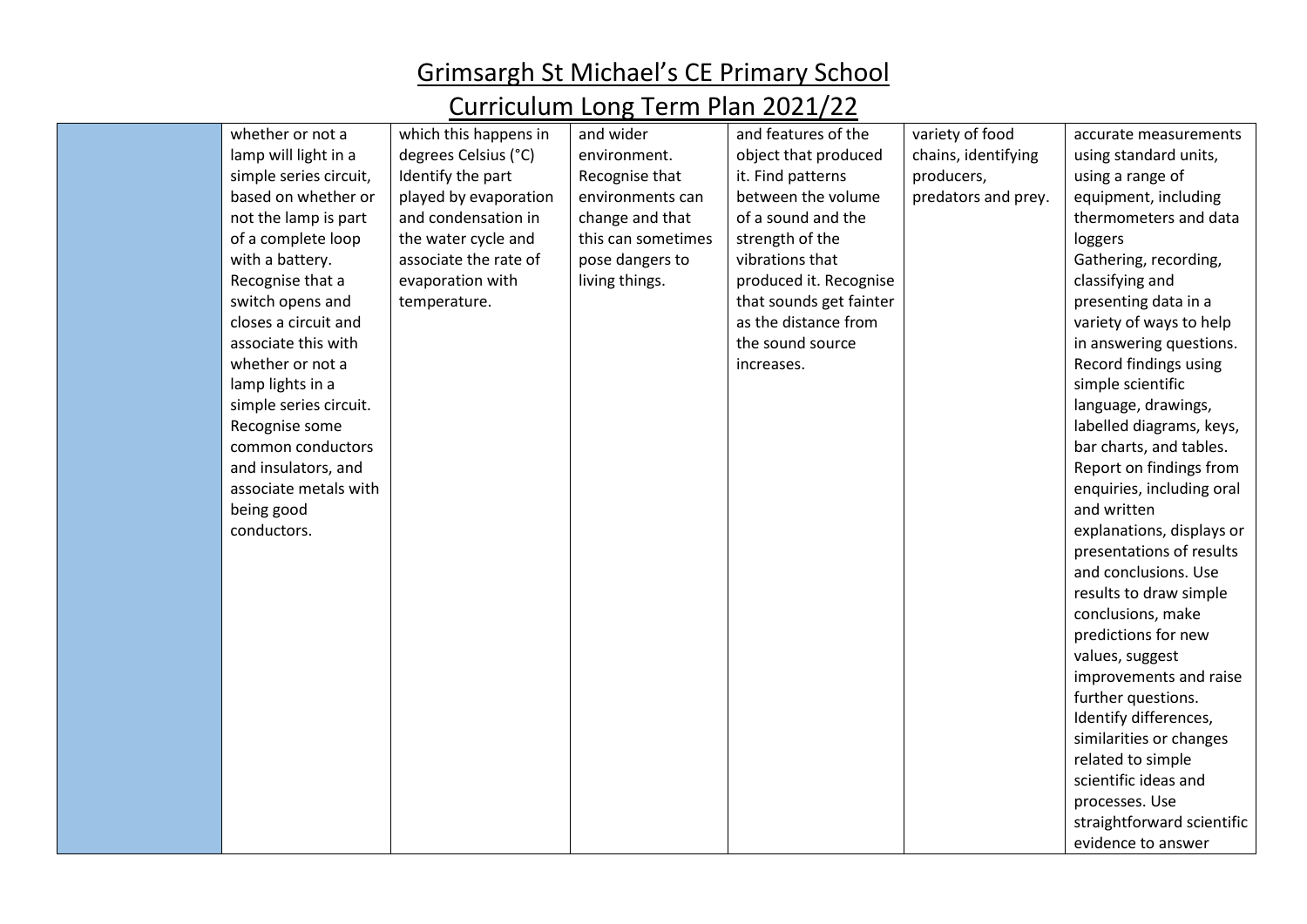|           |                                                                                                                                                                                                                          |                                                                                                                                                                                                                                                                                                                                          |                                                                                                                                                                                                                                                                                       |                                                                                                                                                                                                                                                                                                                          |                                                                                                                                                                                                                                                                                                                                                                                                                                                                                                     | questions or to support                                                                                                                                                                    |
|-----------|--------------------------------------------------------------------------------------------------------------------------------------------------------------------------------------------------------------------------|------------------------------------------------------------------------------------------------------------------------------------------------------------------------------------------------------------------------------------------------------------------------------------------------------------------------------------------|---------------------------------------------------------------------------------------------------------------------------------------------------------------------------------------------------------------------------------------------------------------------------------------|--------------------------------------------------------------------------------------------------------------------------------------------------------------------------------------------------------------------------------------------------------------------------------------------------------------------------|-----------------------------------------------------------------------------------------------------------------------------------------------------------------------------------------------------------------------------------------------------------------------------------------------------------------------------------------------------------------------------------------------------------------------------------------------------------------------------------------------------|--------------------------------------------------------------------------------------------------------------------------------------------------------------------------------------------|
| <b>RE</b> | To discuss important<br>values.<br>To read the stories of<br>David and consider<br>the qualities of<br>kingship and<br>friendship.<br>Exploring the nature<br>of God and creating<br>images to illustrate<br>the Psalms. | To find out why is<br>Jesus described as the<br>Light of the World.<br>What does the light do<br>to the dark. Why is<br>light such a powerful<br>symbol? Is light a good<br>metaphor for Jesus?<br>The sun already lights<br>the world so how can<br>Jesus be the light? How<br>did Jesus bring light?<br>How does Jesus bring<br>light? | To deepen the<br>children's<br>understanding of<br>Jesus, who he was,<br>his teaching and<br>behaviour.<br>To use the events<br>covered in the<br>stories in this unit<br>to illustrate and<br>emphasise that<br>Jesus is the Son of<br>God; that he was<br>born both God and<br>man. | To give children the<br>opportunity to reflect<br>upon the importance<br>of power and the<br>effect of betrayal,<br>trust and forgiveness.<br>To deepen pupil's<br>understanding of the<br>concept of salvation.<br>To focus on the<br>significance of the<br>incidents of betrayal<br>and trust in the Easter<br>story. | To give children an<br>understanding of<br>the church in its<br>widest sense. To<br>ensure pupils know<br>that Christianity is a<br>multi-cultural<br>worldwide faith. To<br>enable pupils to see<br>the similarities and<br>differences between<br>denominations and<br>to develop further<br>their understanding<br>of symbolism. To<br>further develop<br>children's<br>understanding of<br>places of worship<br>from faiths other<br>than Christianity e.g.<br>Islam, Sikhism,<br>Hinduism etc. | their findings.<br>To ensure that the<br>children know that<br>prayer is a way of<br>communicating with<br>God. To know that<br>we/Christians believe<br>that God listens and<br>responds. |
| Geography | Human geography, including: types of<br>settlement and land use, economic activity<br>including trade links, and the distribution of<br>natural resources including energy, food,                                        |                                                                                                                                                                                                                                                                                                                                          | Physical geography, including: climate zones,<br>rivers, mountains, and the water cycle<br>Human geography, including: types of<br>settlement and land use, economic activity                                                                                                         |                                                                                                                                                                                                                                                                                                                          | Locate the world's countries, using maps to<br>focus on Europe (including the location of<br>Russia) North, and South America,<br>concentrating on their environmental regions,                                                                                                                                                                                                                                                                                                                     |                                                                                                                                                                                            |
|           | minerals and water. Use the eight points of a<br>compass, four and six-figure grid references,<br>symbols and key (including the use of Ordnance                                                                         |                                                                                                                                                                                                                                                                                                                                          | including trade links, and the distribution of<br>natural resources including energy, food,<br>minerals and water. To use maps, atlases,                                                                                                                                              |                                                                                                                                                                                                                                                                                                                          | key physical and human characteristics,<br>countries, and major cities. Name and locate<br>counties and cities of the United Kingdom,                                                                                                                                                                                                                                                                                                                                                               |                                                                                                                                                                                            |
|           | Survey maps) to build their knowledge of the<br>United Kingdom and the wider world.                                                                                                                                      |                                                                                                                                                                                                                                                                                                                                          | globes and digital/computer mapping to<br>locate countries and describe features<br>studied.                                                                                                                                                                                          |                                                                                                                                                                                                                                                                                                                          | geographical regions and their identifying<br>human and physical characteristics, key<br>topographical features (including hills,                                                                                                                                                                                                                                                                                                                                                                   |                                                                                                                                                                                            |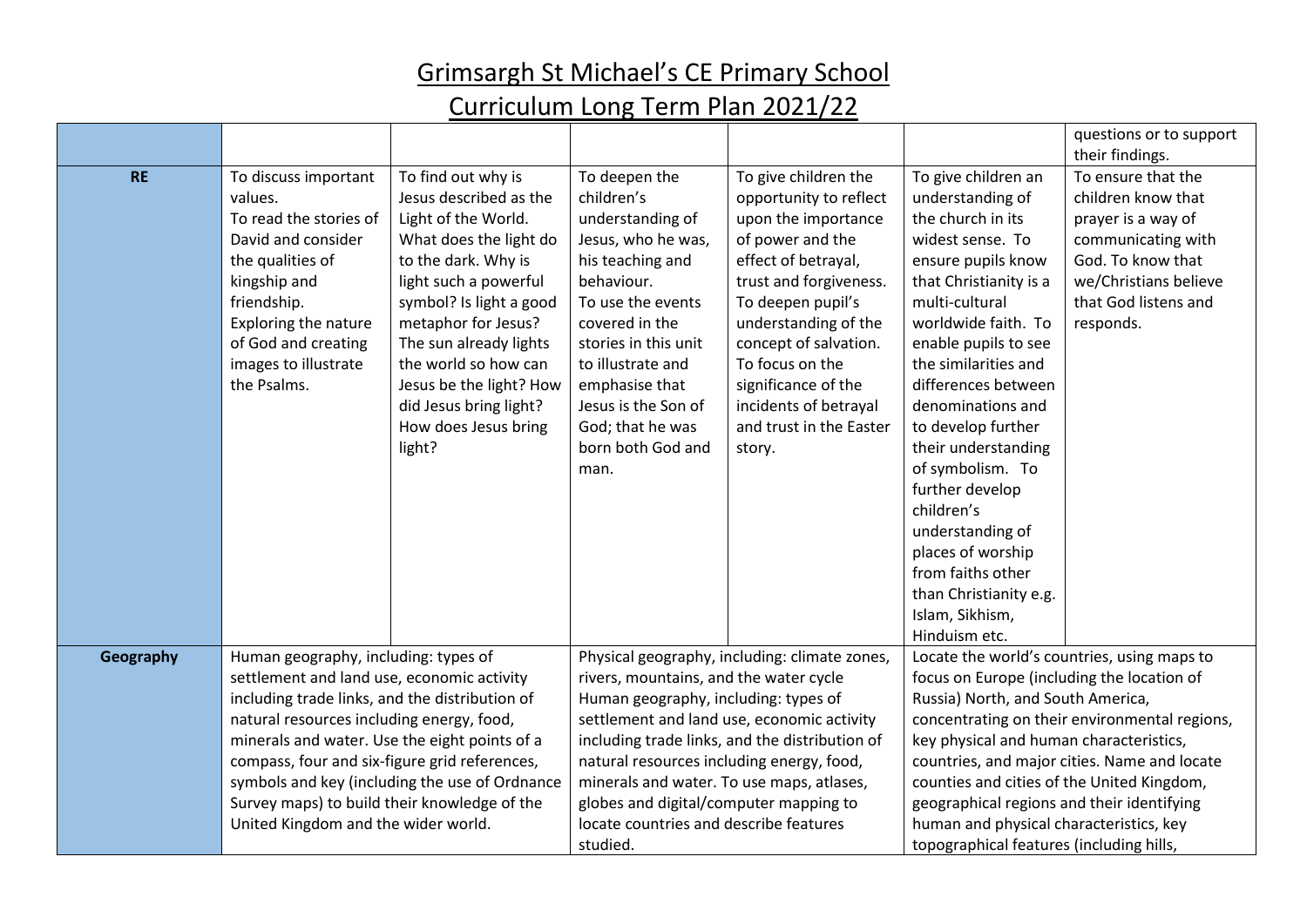|                |                                                                                                                                                                                                                                                                                                                                                                                                                                                                                                                                                                                                                     |                                                                                                                                                                                                                                                                                                                                                                                                                                                                                                                                               | mountains, coasts and rivers), and land-use<br>patterns; and understand how some of these                                                                                                                                                                                                                                                                                                                                                                                                                                                                                                                                                 |
|----------------|---------------------------------------------------------------------------------------------------------------------------------------------------------------------------------------------------------------------------------------------------------------------------------------------------------------------------------------------------------------------------------------------------------------------------------------------------------------------------------------------------------------------------------------------------------------------------------------------------------------------|-----------------------------------------------------------------------------------------------------------------------------------------------------------------------------------------------------------------------------------------------------------------------------------------------------------------------------------------------------------------------------------------------------------------------------------------------------------------------------------------------------------------------------------------------|-------------------------------------------------------------------------------------------------------------------------------------------------------------------------------------------------------------------------------------------------------------------------------------------------------------------------------------------------------------------------------------------------------------------------------------------------------------------------------------------------------------------------------------------------------------------------------------------------------------------------------------------|
| <b>History</b> | To develop a chronologically secure knowledge<br>and understanding of British, local and world<br>history, establishing narratives within and<br>across the periods studied. Events beyond<br>living memory that are significant nationally or<br>globally [in this case, the Great Fire of London<br>and The Great Plague}                                                                                                                                                                                                                                                                                         | To learn about the achievements of the<br>earliest civilizations – an overview of where<br>and when the first civilizations appeared and<br>a depth study of Ancient Egypt. To develop a<br>chronologically secure knowledge and<br>understanding of British, local and world<br>history, establishing narratives within and<br>across the periods studied.                                                                                                                                                                                   | aspects have changed over time.                                                                                                                                                                                                                                                                                                                                                                                                                                                                                                                                                                                                           |
| Art            | Harvest drawing scraffito NC experiment with<br>surface detail Paul Klee. Arcimboldo faces from<br>vegetables apply texture.<br>Topic Plague- NC drawing with detail using<br>different media. Skulls plaque doctor, rats etc-<br>Jean Bisquet, Hirst, Escher<br>Christmas Card - NC painting candles, creating<br>different effects. Kandinsky<br>Calendar -NC textiles applique, stitches joining<br>cutting fabrics<br>Christmas Card - silhouette with embossed star<br>Pienkowski NC Create textures with a wide<br>range of drawing implements.<br>Apply a simple use of pattern and texture in a<br>drawing. | Topic - Ancient Egyptians - drawing,<br>sculpture, jewellery, collage Use collage as a<br>means of collecting ideas and information<br>and building a visual vocabulary.<br>Digital media - create shapes and patterns<br>linked to Topic. NC Use ipads and computer<br>programmes.<br>Mothering Sunday card-collage printing,<br>marbling, painting NC Create repeating<br>patterns<br>Clay sculpture - Present M'Day thumb pot<br>candle holder NC malleable material.<br>Easter card - textiles NC tie dye Celtic cross<br>NC mark making. | Geography Topic - continents seas and water<br>painting<br>NC Work on a range of scales e.g. thin brush on<br>small picture etc.<br>Create different effects and textures with paint<br>according to what they need for the task.<br>Sculpture NC papier mache to create a 3D<br>object.<br>Geography topic-NC using digital photography<br>as a starting point to landscapes and countries<br>of the world.<br>Create a collage of the world PSHCE link -<br>moving on Sonia Delaunay shape and<br>movement NC Create textures with a wide<br>range of drawing implements.<br>Apply a simple use of pattern and texture in a<br>drawing. |
| <b>DT</b>      | DT Torches electrical circuits Use electrical<br>systems such as switches bulbs and buzzers.<br>Science link<br>DT Science link Recycling materials to make<br>something newbins NC Create shell or frame<br>structures.                                                                                                                                                                                                                                                                                                                                                                                            | DT Book with moving mechanisms NC Use<br>card to make levers and linkages.<br>Use linkages to make movement larger or<br>more varied.                                                                                                                                                                                                                                                                                                                                                                                                         | DT Design and make a passport holder NC Join<br>fabrics using running stitch, over sewing,<br>blanket stitch.<br>Prototype a product using J cloths.<br>Use prototype to make pattern.                                                                                                                                                                                                                                                                                                                                                                                                                                                    |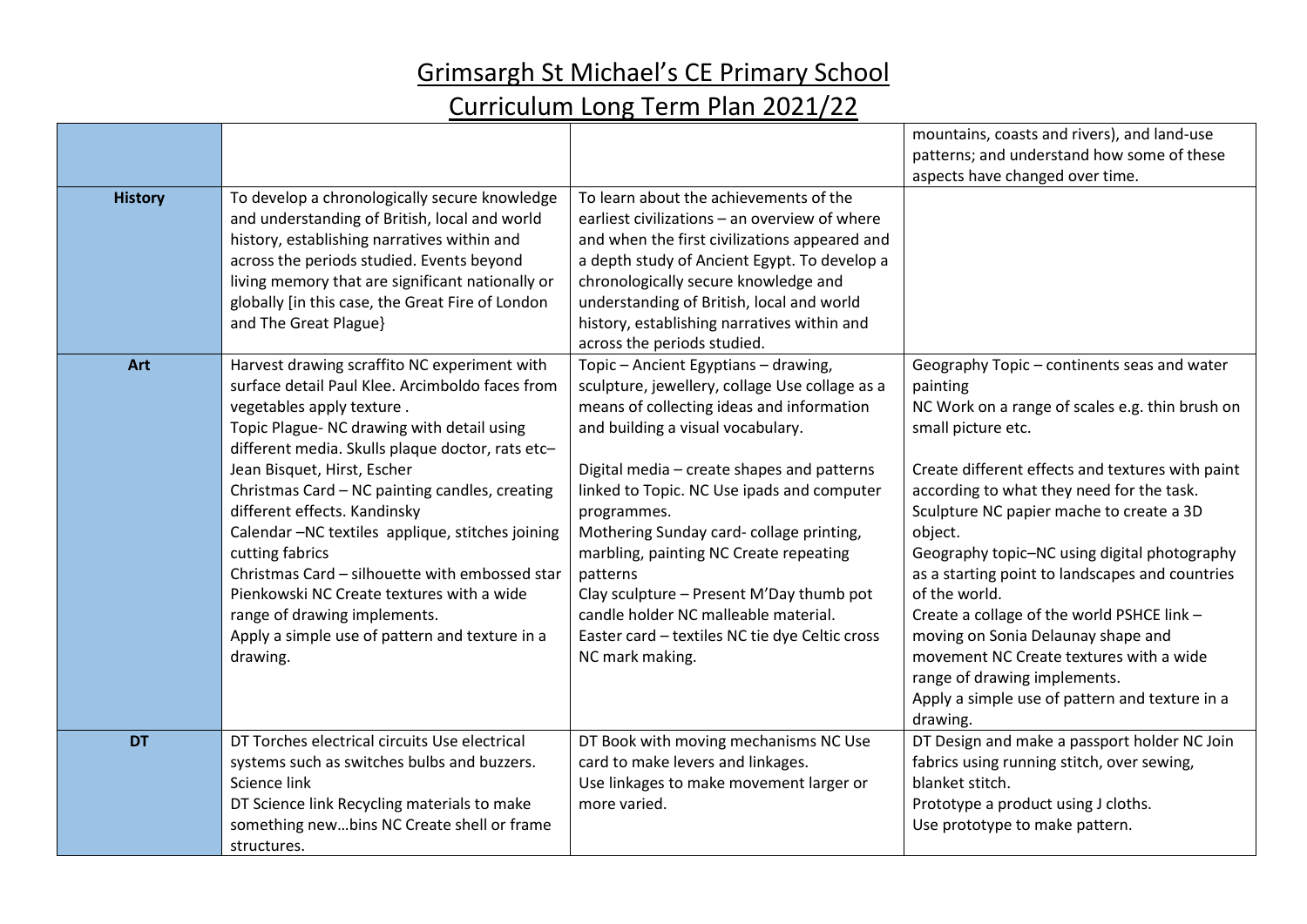|                  |                                                |                          |                                       |                            | Food tech - Make healthy eating choices - use    |                                                |
|------------------|------------------------------------------------|--------------------------|---------------------------------------|----------------------------|--------------------------------------------------|------------------------------------------------|
|                  |                                                |                          |                                       |                            | the Eatwell plate eatwell plate -                |                                                |
| <b>Computing</b> | Design, write and                              | Use logical reasoning    | Select, use and                       | <b>Understand computer</b> | Understand                                       | Select, use and combine                        |
|                  | debug programs that                            | to explain how some      | combine a variety                     | networks including the     | computer networks                                | a variety of software                          |
|                  | accomplish specific                            | simple algorithms work   | of software                           | internet; how they can     | including the                                    | (including internet                            |
|                  | goals, including                               | and to detect and        | (including internet                   | provide multiple           | internet; how they                               | services) on a range of                        |
|                  | controlling or                                 | correct errors in        | services) on a range                  | services, such as the      | can provide multiple                             | digital devices to design                      |
|                  | simulating physical                            | algorithms and           | of digital devices to                 | world wide web; and        | services, such as the                            | and create a range of                          |
|                  | systems; solve                                 | programs.                | design and create a                   | the opportunities they     | world wide web;                                  | programs, systems and                          |
|                  | problems by                                    |                          | range of programs,                    | offer for                  | and the                                          | content that accomplish                        |
|                  | decomposing them                               | Use technology safely,   | systems and                           | communication and          | opportunities they                               | given goals, including                         |
|                  | into smaller parts.                            | respectfully and         | content that                          | collaboration.             | offer for                                        | collecting, analysing,                         |
|                  | Use sequence,                                  | responsibly; recognise   | accomplish given                      | Use search                 | communication and                                | evaluating and                                 |
|                  | selection, and                                 | acceptable/unacceptab    | goals, including                      | technologies               | collaboration.                                   | presenting data and                            |
|                  | repetition in                                  | le behaviour; identify a | collecting,                           | effectively, appreciate    | Use technology                                   | information.                                   |
|                  | programs; work with                            | range of ways to report  | analysing,                            | how results are            | safely, respectfully                             | Use technology safely,                         |
|                  | variables and various                          | concerns about           | evaluating and                        | selected and ranked,       | and responsibly;                                 | respectfully and                               |
|                  | forms of input and                             | content and contact.     | presenting data and                   | and be discerning in       | recognise                                        | responsibly; recognise                         |
|                  | output. Use                                    |                          | information. Use                      | evaluating digital         | acceptable/unaccep                               | acceptable/unacceptabl                         |
|                  | technology safely,                             |                          | technology safely,                    | content.                   | table behaviour;                                 | e behaviour; identify a                        |
|                  | respectfully and                               |                          | respectfully and                      |                            | identify a range of                              | range of ways to report                        |
|                  | responsibly;                                   |                          | responsibly;                          |                            | ways to report                                   | concerns about content                         |
|                  | recognise                                      |                          | recognise                             |                            | concerns about                                   | and contact.                                   |
|                  | acceptable/unaccept                            |                          | acceptable/unaccep                    |                            | content and contact.                             |                                                |
|                  | able behaviour;                                |                          | table behaviour;                      |                            |                                                  |                                                |
|                  | identify a range of                            |                          | identify a range of                   |                            |                                                  |                                                |
|                  | ways to report                                 |                          | ways to report                        |                            |                                                  |                                                |
|                  | concerns about                                 |                          | concerns about                        |                            |                                                  |                                                |
|                  | content and contact.                           |                          | content and                           |                            |                                                  |                                                |
|                  |                                                |                          | contact.                              |                            |                                                  |                                                |
| <b>Music</b>     | Improvise and compose music for a range of     |                          | To use and understand staff and other |                            | To play and perform in solo and ensemble         |                                                |
|                  | purposes using the inter-related dimensions of |                          | musical notations.                    |                            | contexts, using their voices and playing musical |                                                |
|                  | music. To listen with attention to detail and  |                          |                                       |                            |                                                  | instruments with increasing accuracy, fluency, |
|                  | recall sounds with increasing aural memory.    |                          |                                       |                            | control and expression.                          |                                                |
|                  |                                                |                          |                                       |                            |                                                  |                                                |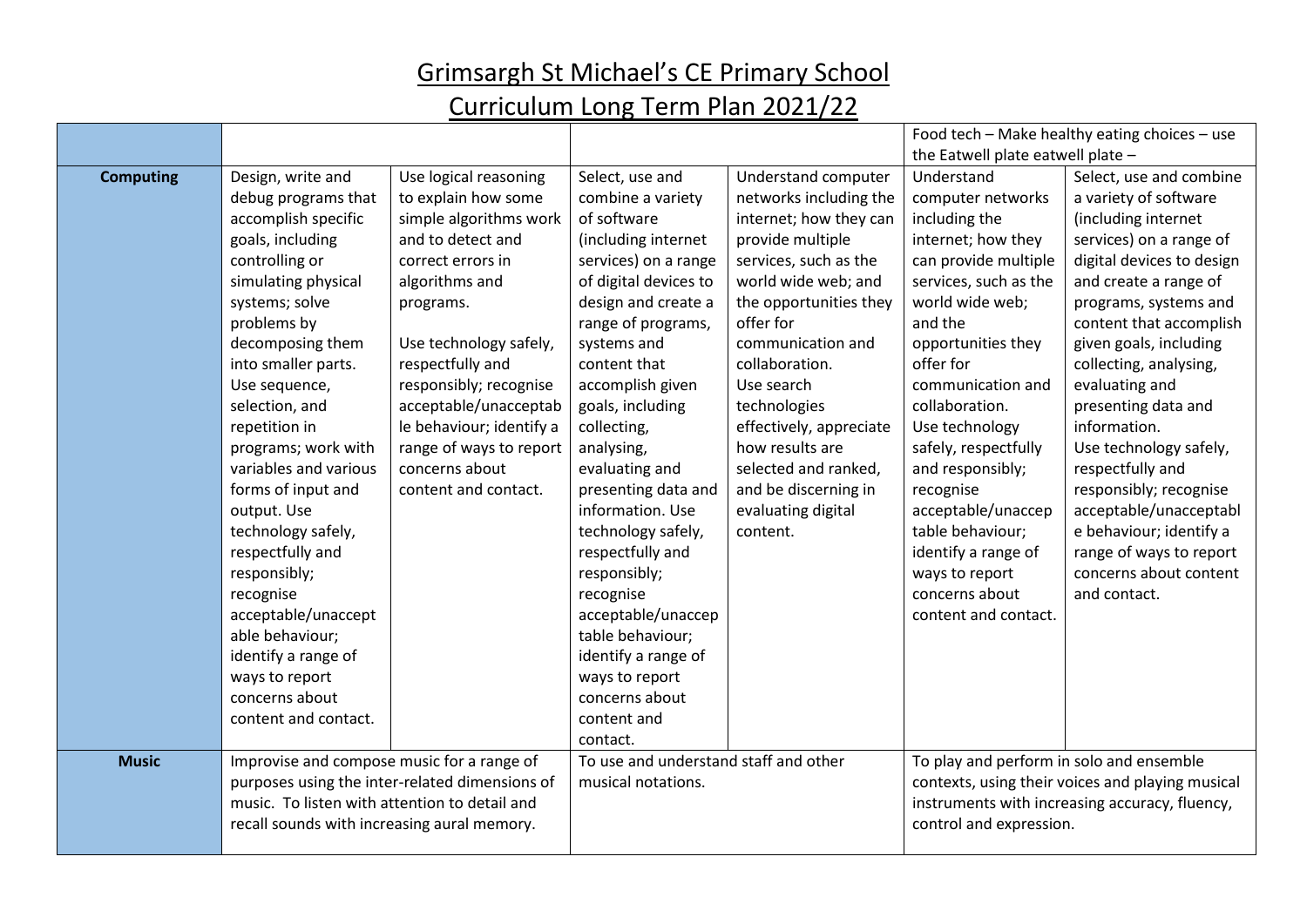| <b>PE</b>         | Swim competently,       | Develop flexibility,   | Perform dances      | Swim competently,       | Develop flexibility, | Develop flexibility,      |
|-------------------|-------------------------|------------------------|---------------------|-------------------------|----------------------|---------------------------|
|                   | confidently and         | strength, technique,   | using a range of    | confidently and         | strength, technique, | strength, technique,      |
|                   | proficiently over a     | control and balance.   | movement            | proficiently over a     | control and balance. | control and balance. Use  |
|                   | distance of at least    |                        |                     | distance of at least 25 |                      |                           |
|                   |                         | Perform dances using a | patterns. Compare   |                         | Use running,         | running, jumping,         |
|                   | 25 metres. Use a        | range of movement      | their performances  | metres. Use a range of  | jumping, throwing    | throwing and catching in  |
|                   | range of strokes        | patterns. Compare      | with previous ones  | strokes effectively.    | and catching in      | isolation and in          |
|                   | effectively. Perform    | their performances     | and demonstrate     | Perform safe self-      | isolation and in     | combination. Play         |
|                   | safe self-rescue in     | with previous ones and | improvement to      | rescue in different     | combination. Play    | competitive games,        |
|                   | different water-        | demonstrate            | achieve their       | water-based             | competitive games,   | modified where            |
|                   | based situations. Use   | improvement to         | personal best.      | situations. Use         | modified where       | appropriate, and apply    |
|                   | running, jumping,       | achieve their personal |                     | running, jumping,       | appropriate, and     | basic principles suitable |
|                   | throwing and            | best.                  |                     | throwing and catching   | apply basic          | for attacking and         |
|                   | catching in isolation   |                        |                     | in isolation and in     | principles suitable  | defending. Take part in   |
|                   | and in combination.     |                        |                     | combination. Play       | for attacking and    | outdoor and               |
|                   | Play competitive        |                        |                     | competitive games,      | defending.           | adventurous activity      |
|                   | games, modified         |                        |                     | modified where          |                      | challenges both           |
|                   | where appropriate,      |                        |                     | appropriate, and apply  |                      | individually and within a |
|                   | and apply basic         |                        |                     | basic principles        |                      | team.                     |
|                   | principles suitable for |                        |                     | suitable for attacking  |                      |                           |
|                   | attacking and           |                        |                     | and defending.          |                      |                           |
|                   | defending.              |                        |                     |                         |                      |                           |
| <b>PSHE/Value</b> | Learn about the         | How to ask for advice  | Learn the           | Learn about the         | How to respond       | That families are         |
|                   | characteristics of      | or help for themselves | importance of       | characteristics of      | safely and           | important for children    |
|                   | friendships, including  | or others, and to keep | respecting others,  | friendships, including  | appropriately to     | growing up because they   |
|                   | mutual respect,         | trying until they are  | even when they are  | mutual respect,         | adults they may      | can give love, security   |
|                   | truthfulness,           | heard. How to report   | very different from | truthfulness,           | encounter (in all    | and stability. The        |
|                   | trustworthiness,        | concerns or abuse, and | them (for example,  | trustworthiness,        | contexts, including  | characteristics of        |
|                   | loyalty, kindness,      | the vocabulary and     | physically, in      | loyalty, kindness,      | online) whom they    | healthy family life,      |
|                   | generosity, trust,      | confidence needed to   | character,          | generosity, trust,      | do not know. How     | commitment to each        |
|                   | sharing interests and   | do so. Where to get    | personality or      | sharing interests and   | to recognise and     | other, including in times |
|                   | experiences and         | advice e.g. family,    | backgrounds), or    | experiences and         | report feelings of   | of difficulty, protection |
|                   | support with            | school and/or other    | make different      | support with problems   | being unsafe or      | and care for children     |
|                   | problems and            | sources. How and       | choices or have     | and difficulties. That  | feeling bad about    | and other family          |
|                   | difficulties.           | when to seek support   | different           | healthy friendships are | any adult.           | members, the              |
|                   |                         | including which adults | preferences or      | positive and            |                      | importance of spending    |